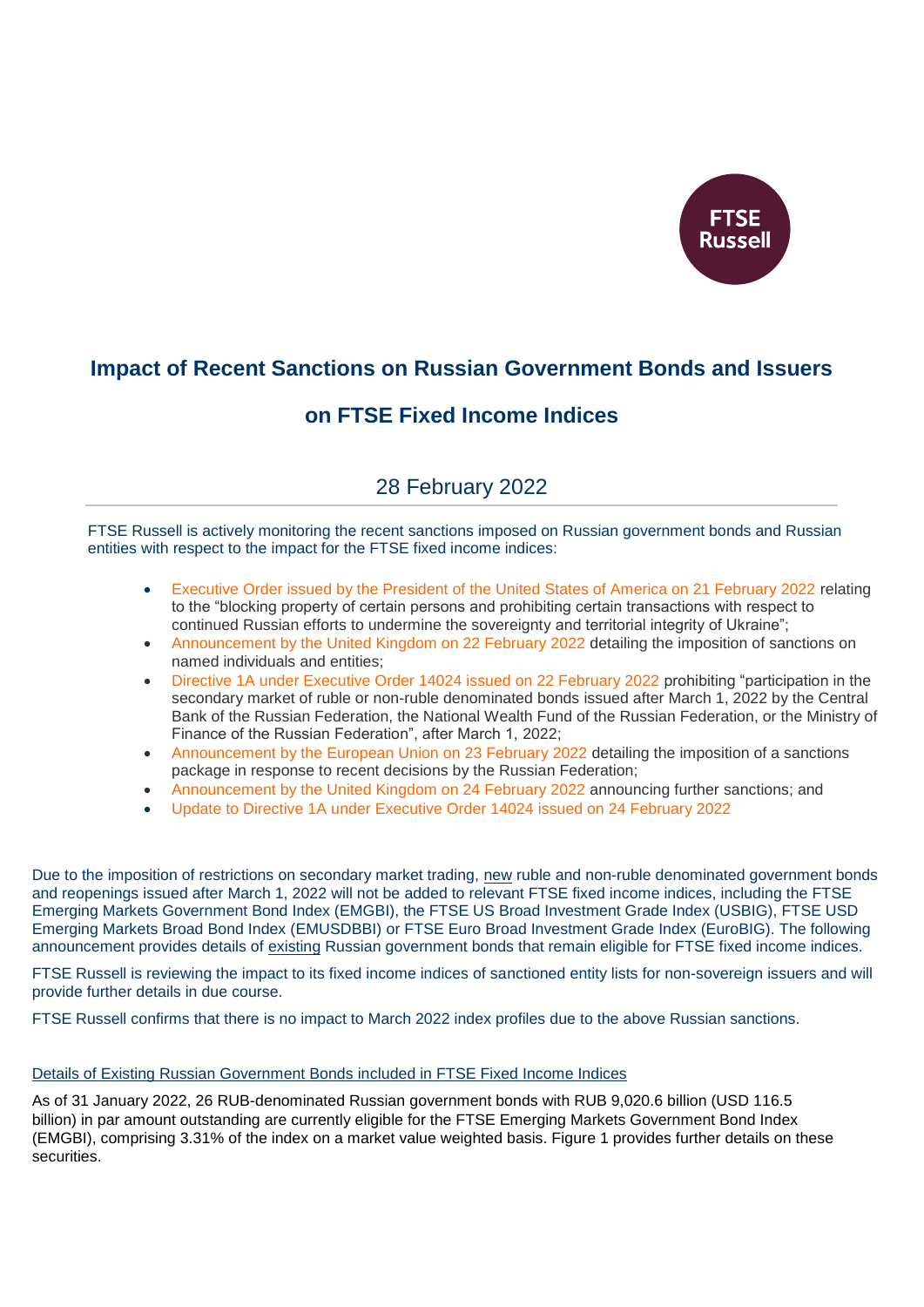| <b>ISIN</b>  | <b>Issuer</b>      | Coupon | <b>Maturity Date</b> | <b>Currency</b> | Par Value* |
|--------------|--------------------|--------|----------------------|-----------------|------------|
| RU000A0JU4L3 | Russia Govt        | 7.000  | 8/16/2023            | <b>RUB</b>      | 250.0      |
| RU000A101FA1 | Russia Govt        | 5.300  | 10/04/2023           | <b>RUB</b>      | 151.5      |
| RU000A0ZYU88 | Russia Govt        | 6.500  | 2/28/2024            | <b>RUB</b>      | 339.4      |
| RU000A1007F4 | Russia Govt        | 7.400  | 7/17/2024            | <b>RUB</b>      | 400.0      |
| RU000A0JXQF2 | Russia Govt        | 7.100  | 10/16/2024           | <b>RUB</b>      | 350.0      |
| RU000A101QE0 | Russia Govt        | 4.500  | 7/16/2025            | <b>RUB</b>      | 496.7      |
| RU000A100EG3 | Russia Govt        | 7.150  | 11/12/2025           | <b>RUB</b>      | 450.0      |
| RU000A0JWM07 | Russia Govt        | 7.750  | 9/16/2026            | <b>RUB</b>      | 350.0      |
| RU000A0ZZYW2 | <b>Russia Govt</b> | 7.950  | 10/07/2026           | <b>RUB</b>      | 350.0      |
| RU000A0JS3W6 | Russia Govt        | 8.150  | 02/03/2027           | <b>RUB</b>      | 350.0      |
| RU000A1014N4 | Russia Govt        | 6.000  | 10/06/2027           | <b>RUB</b>      | 450.0      |
| RU000A0JTK38 | <b>Russia Govt</b> | 7.050  | 1/19/2028            | <b>RUB</b>      | 350.0      |
| RU000A102BT8 | Russia Govt        | 5.700  | 5/17/2028            | <b>RUB</b>      | 500.0      |
| RU000A1038Z7 | Russia Govt        | 6.700  | 3/14/2029            | <b>RUB</b>      | 276.4      |
| RU000A0ZYUA9 | Russia Govt        | 6.900  | 5/23/2029            | <b>RUB</b>      | 350.0      |
| RU000A100A82 | Russia Govt        | 7.650  | 04/10/2030           | <b>RUB</b>      | 450.0      |
| RU000A1028E3 | <b>Russia Govt</b> | 5.900  | 03/12/2031           | <b>RUB</b>      | 483.8      |
| RU000A103901 | Russia Govt        | 6.900  | 7/23/2031            | <b>RUB</b>      | 435.3      |
| RU000A0JVW48 | Russia Govt        | 8.500  | 9/17/2031            | <b>RUB</b>      | 250.0      |
| RU000A0JXFM1 | Russia Govt        | 7.700  | 3/23/2033            | <b>RUB</b>      | 350.0      |
| RU000A0ZYUB7 | Russia Govt        | 7.250  | 05/10/2034           | <b>RUB</b>      | 350.0      |
| RU000A101F94 | Russia Govt        | 6.100  | 7/18/2035            | <b>RUB</b>      | 450.0      |
| RU000A103BR0 | Russia Govt        | 7.000  | 7/30/2036            | <b>RUB</b>      | 198.6      |
| RU000A100EF5 | Russia Govt        | 7.700  | 3/16/2039            | <b>RUB</b>      | 300.0      |
| RU000A1038V6 | Russia Govt        | 7.100  | 5/15/2041            | <b>RUB</b>      | 126.3      |
| RU000A100MY9 | Russia Govt        | 0.250  | 7/20/2044            | <b>RUB</b>      | 212.6      |

**Figure 1. Details of Existing Local Currency Russian Government Bonds Included in FTSE Fixed Income Indexes** 

\* in RUB billions. Source: FTSE Russell. Data as of 31 January 2022.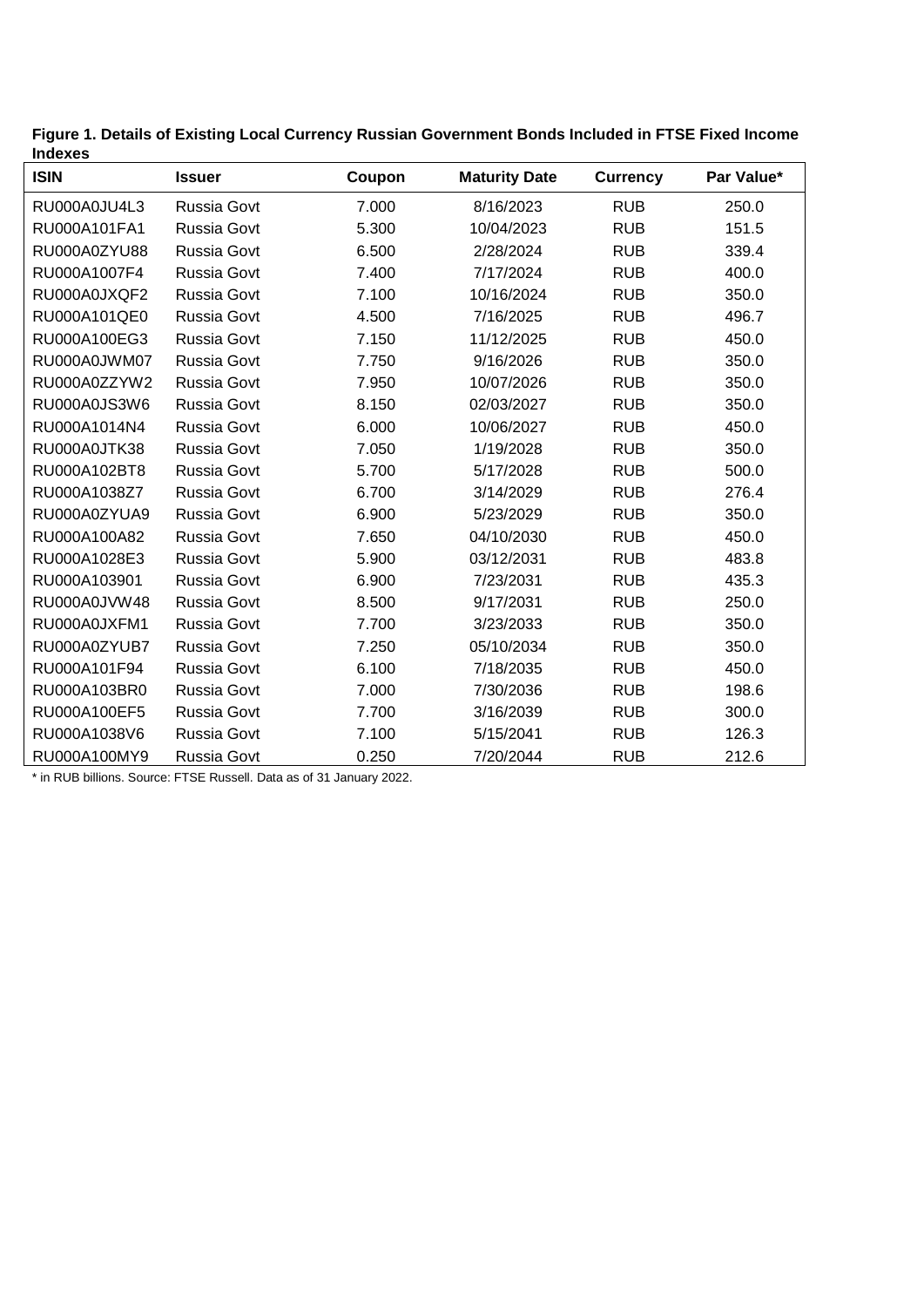As of 31 January 2022, 10 USD-denominated Russian government bonds with USD 31.1 billion in par amount outstanding are currently eligible for the FTSE US Broad Investment Grade Index (USBIG) and FTSE USD Emerging Markets Broad Bond Index (EMUSDBBI), comprising 0.13% and 1.56% of these indices, respectively, on a market value weighted basis. These securities are also included in other FTSE fixed income indices that derive their membership from the USBIG and EMUSDBBI, such as the FTSE World Broad Investment Grade Index (WorldBIG) and FTSE EM USD Government Bond Index (EMUSDGBI). Figure 2 provides further details on these securities.

| <b>ISIN</b>         | <b>Issuer</b> | Coupon | <b>Maturity Date</b> | <b>Currency</b> | Par Value* |
|---------------------|---------------|--------|----------------------|-----------------|------------|
| US78307ADG58        | Russia Govt   | 4.875  | 9/16/2023            | <b>USD</b>      | 3,000.0    |
| RU000A0JWHB2        | Russia Govt   | 4.750  | 5/27/2026            | <b>USD</b>      | 3,000.0    |
| RU000A0JXTT7        | Russia Govt   | 4.250  | 6/23/2027            | <b>USD</b>      | 2,404.6    |
| US78307AAE38        | Russia Govt   | 12.750 | 6/24/2028            | <b>USD</b>      | 2,499.9    |
| RU000A0ZYYP9        | Russia Govt   | 4.375  | 3/21/2029            | <b>USD</b>      | 3,000.0    |
| US78307ACZ49        | Russia Govt   | 7.500  | 3/31/2030            | <b>USD</b>      | 1,720.7    |
| RU000A1006T7        | Russia Govt   | 5.100  | 3/28/2035            | <b>USD</b>      | 4,000.0    |
| <b>US78307ADE01</b> | Russia Govt   | 5.625  | 04/04/2042           | <b>USD</b>      | 3,000.0    |
| US78307ADH32        | Russia Govt   | 5.875  | 9/16/2043            | <b>USD</b>      | 1,500.0    |
| RU000A0JXU22        | Russia Govt   | 5.250  | 6/23/2047            | <b>USD</b>      | 7,000.0    |

**Figure 2. Details of Existing USD-Denominated Russian Government Bonds Included in FTSE Fixed Income Indexes** 

\* in USD millions. Source: FTSE Russell. Data as of 31 January 2022.

As of 31 January 2022, 4 EUR-denominated Russian government bonds with EUR 5.3 billion in par amount outstanding are currently eligible for the FTSE Euro Broad Investment Grade Index (EuroBIG), comprising 0.04% of the index on a market value weighted basis. These securities are also included in other FTSE fixed income indices that derive their membership from the EuroBIG, such as the FTSE World Broad Investment Grade Index (WorldBIG). Figure 3 provides further details on these securities.